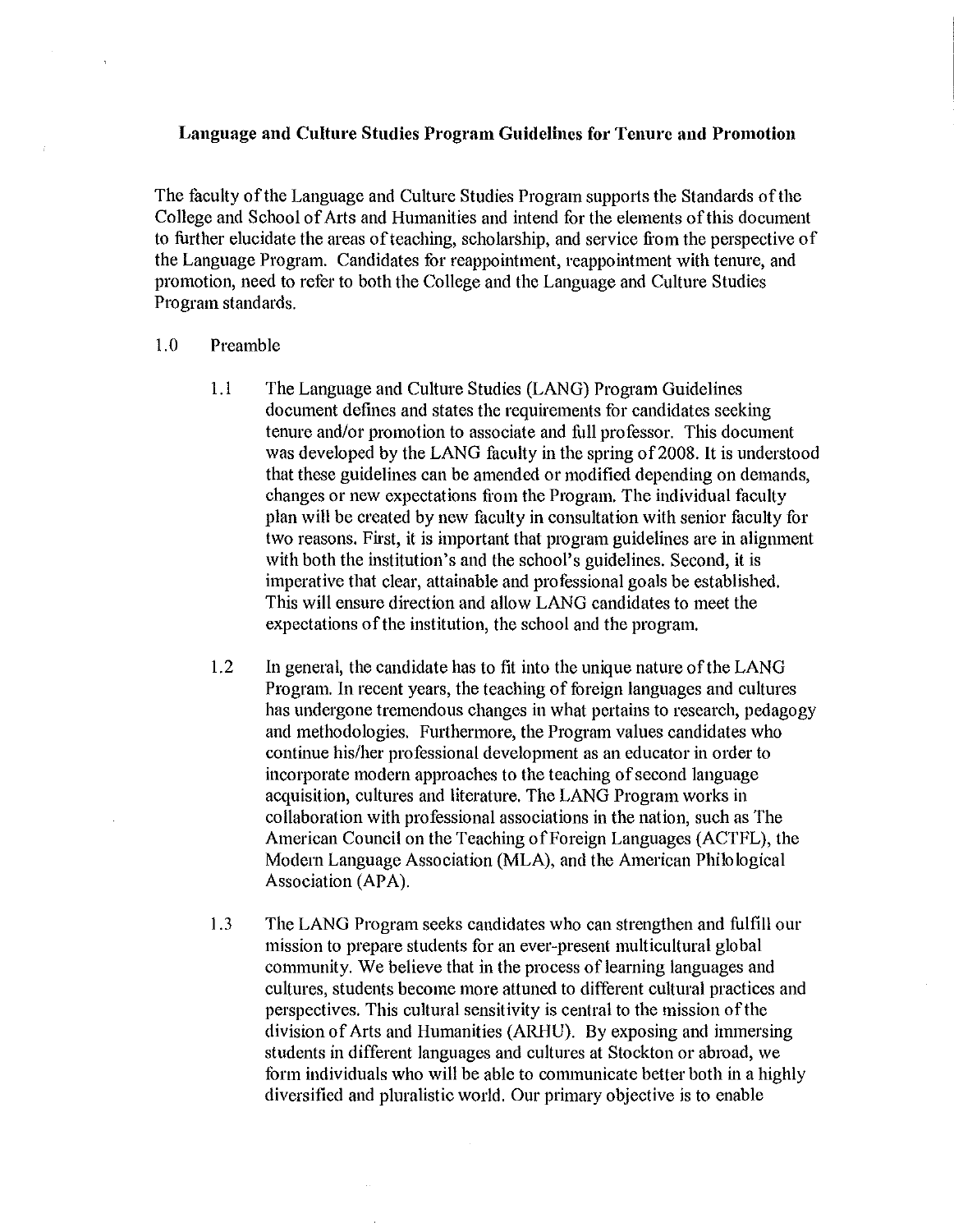students to attain an international outlook, paving their way to bridge the gaps between peoples and cultures.

- 1.4 The Program endorses candidates who can suppott or add to the deeply inherent interdisciplinary nature of the Program and its wide scope of knowledge. Professors already teach Latin, French, Spanish, Greek, and Hebrew language courses, from the novice to the advanced levels. We hope to expand our Program by adding more language offerings in the near future. Moreover, the teaching of a given language is also the teaching of a culture. The concept of culture is defined broadly as the historical, social (social classes, economy, race, ethnicity, inter/cultural exchanges), political, artistic and literary knowledge of a region or people. Professors draw knowledge from their varied experiences and avid interests in Peninsular, Latin American and Caribbean Studies, Hemispheric Studies, French and Francophone Studies, Greco-Roman Studies and Comparative Literature.
- 1.5 Criteria for tenure and/or promotion involve a balance of teaching, scholarly and creative activity, and service.
- 6.1 Teaching Standards for the LANG Program
	- 6.1.1 Faculty shall be well-versed in the subject matter being taught, including any recent developments in the area. This may involve research and/or travel directly related to course development
	- 6.1.2 Faculty shall have a clear vision of what s/he hopes to accomplish in the course and be clear and open with students about these objectives on the course syllabus.
	- 6.1.3 Faculty shall provide thoughtful and constructive feedback to their students about their progress in the course, and do so in a timely fashion.
	- 6.1.4 Faculty shall employ methods of evaluation that are sensibly related to the objectives of the course.
		- 6.1.4.1 IDEA forms will be the main method for evaluation for each class.
		- 6.1.4.2 Evaluation of LANG course by other member of LANG faculty.
		- 6.1.4.3 Evaluation of LITT or G-course by other member of ARHU faculty.
	- 6.1.5 Faculty shall construct classes that meet the overall program goals for language majors/minors as well as non-majors/minors. This may include creating, teaching, and leading courses abroad during the summer.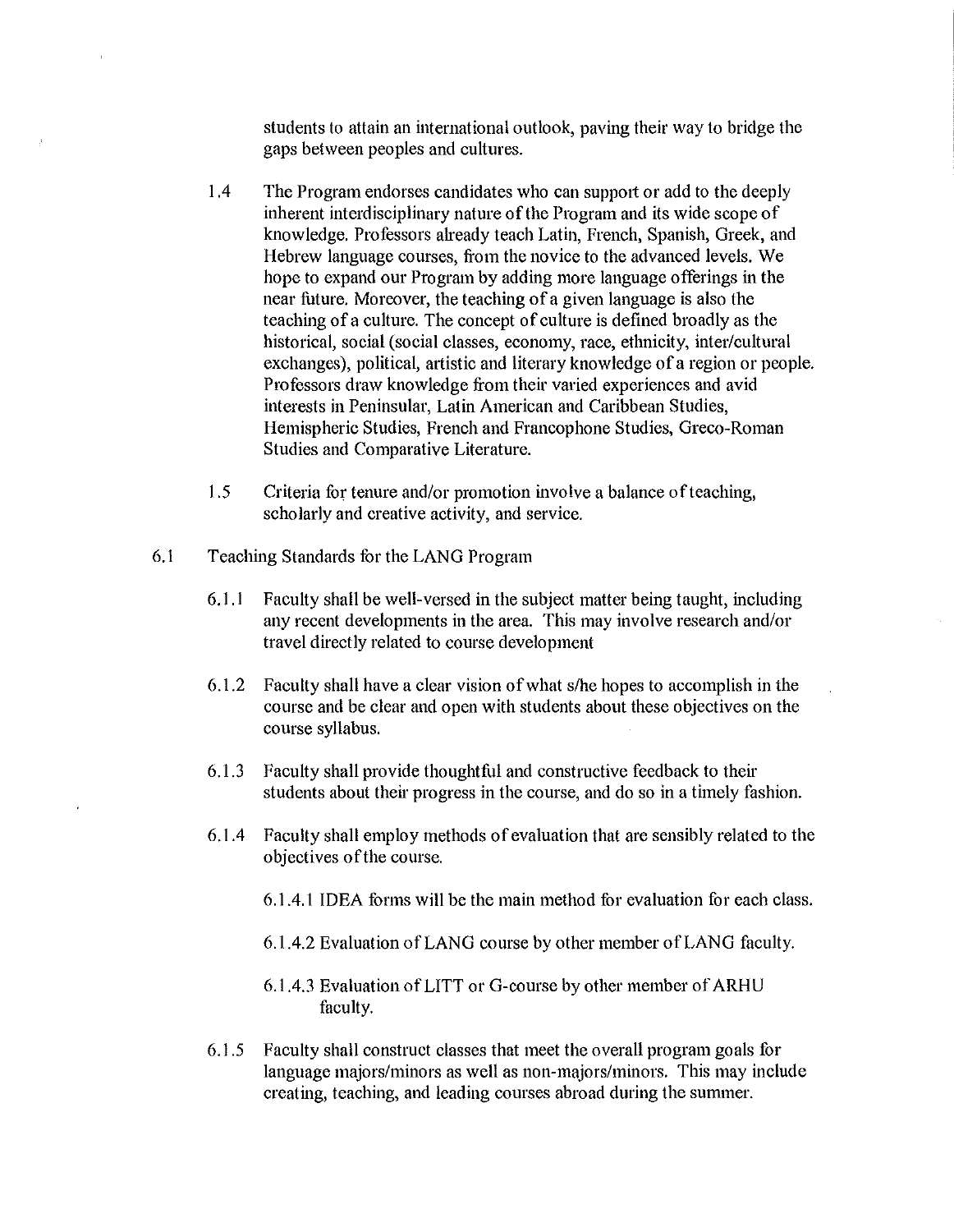- 6.1.5.1 Faculty might also be called upon to teach Independent Studies to majors/minors and non-majors/minors as needed.
- 6.1.5.2 Academic year study tours and/or sununer study abroad presents a number of non-traditional teaching expectations (writing letters to parents, establishing a relationship between students and the Financial Aid Office, solving passports or visa concerns, offering orientation meetings, establishing connections with travel agencies, marketing the study tour, confirming appointments with museums and other cultural activities, etc.,) and should be duly noted. Additionally, the planning and preparation for an academic year study tour and/or a summer study abroad program begins far in advance of the academic term it is taught.
- 6.1.6 Faculty shall incorporate writing into a significant portion of courses being taught.
- 6.1. 7 Faculty shall teach content (historical, socio-political, cultural, artistic and literary information) through listening, reading, and speaking exercises in a linguistic medium other than English.
- 6.1.8 Faculty shall be willing to offer new courses or significantly revise existing courses in areas that the Program deems necessary.
- 6.1. 9 Faculty shall be responsive to concerns about areas where the professor might need improvement in his/her pedagogy. This may involve teaching methodologies and/or instructional technology workshops.
- 6.1.1 0 The LANG Program offers an extremely valuable contribution to other programs, such as Historical Studies and Literature, among others. LANG professors often fulfill additional teaching responsibilities by promoting language instruction to students in related academic fields of study. Working alongside these programs also promotes interdisciplinary ties. It enables academic programs to remain connected as they incorporate language study into their disciplines, allowing students to meet their program's graduation requirements. Our collaboration with other programs entails great amounts of time and dedication, as LANG faculty must work in conjunction with the academic expectations of other disciplines. This additional responsibility increases the teaching load for LANG faculty because many of the course offerings must be scheduled during the summer sessions, ensuring that students from other programs as well as our own LANG students graduate in a timely fashion. Teaching summer courses on a regular basis will be recognized as an invaluable part of program building. It can significantly alter a faculty member's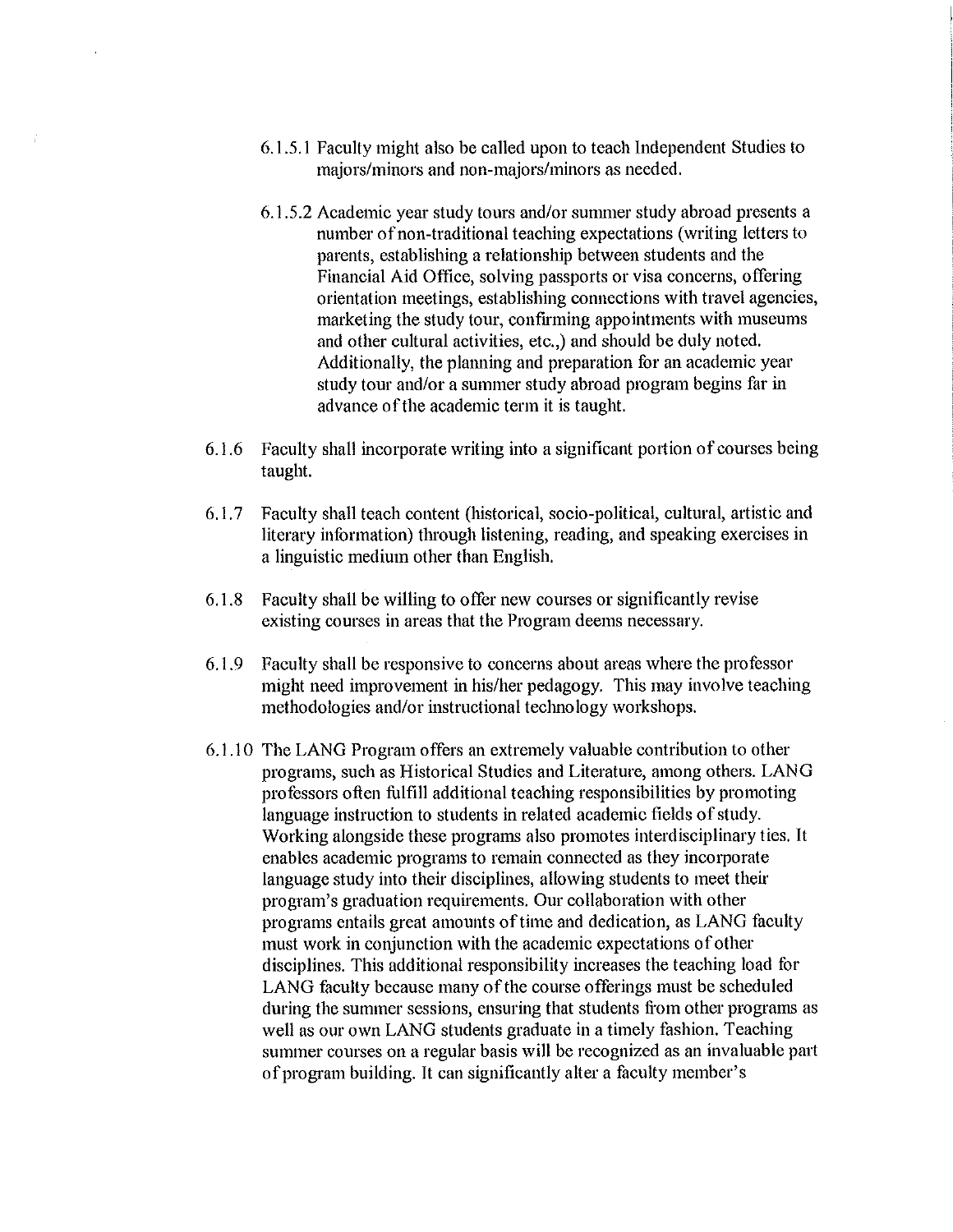individual plan, especially with regard to the timely production of scholarly and creative work.

- 6.1.11 Faculty will be expected to support students outside of the classroom by advising students to apply to study abroad programs and to present their research at Stockton and other appropriate venues, to correspond with matriculated majors/minors, and to write letters of recommendation as needed or where appropriate.
- 6.2 Scholarly and Creative Activity
	- 6.2.1 The faculty of the LANG Program embraces the idea that scholarship, written in English, Latin, French, Spanish, Greek, Hebrew, and in other world languages enhances creative classroom activity and a service to the profession. Furthermore, the members view a continuing commitment to these activities, in national and international contexts, as not only part of an academic career but enjoyable and worthy in their own right. Scholarly and creative work grows out of the life of the mind we all cherish. It stimulates intellectual growth and cross-cultural understanding.
	- 6.2.2 Candidates must have made contributions to their field of study commensurate with academic standards of their fields and disciplines for tenure and/or promotion to associate and full professor. Quantity alone is an insufficient measure of scholarship and creative activity. Therefore, the Program will not list any specific quantitative measure that candidates for tenure and/or promotion must meet. The faculty will address such issues in their individual faculty plans.
	- 6.2.3 LANG faculty must oftentimes be generalists who, in addition to constantly demonstrating their expertise of the subject matter through course work and research, simultaneously prove to be linguists, historians, translators, literature and philosophy professors.
	- 6.2.4 Student involvement in one's research is encouraged within Program and General Studies courses.
	- 6.2.5 The Program recognizes a wide variety of scholarly and creative activities for tenure and/or promotion. These may take many forms and be directed at the academic and/or wider community. We welcome traditional scholarly activity in Latin, French, Spanish, Greek, Hebrew, and in other world languages. Language teachers are also by nature advocates of that language and its culture. Therefore, new translations, new editions, study abroad, or exhibitions as well as other activities that introduce international authors and their works to a new audience are an integral part of our mission. The candidate, in consultation with other program faculty,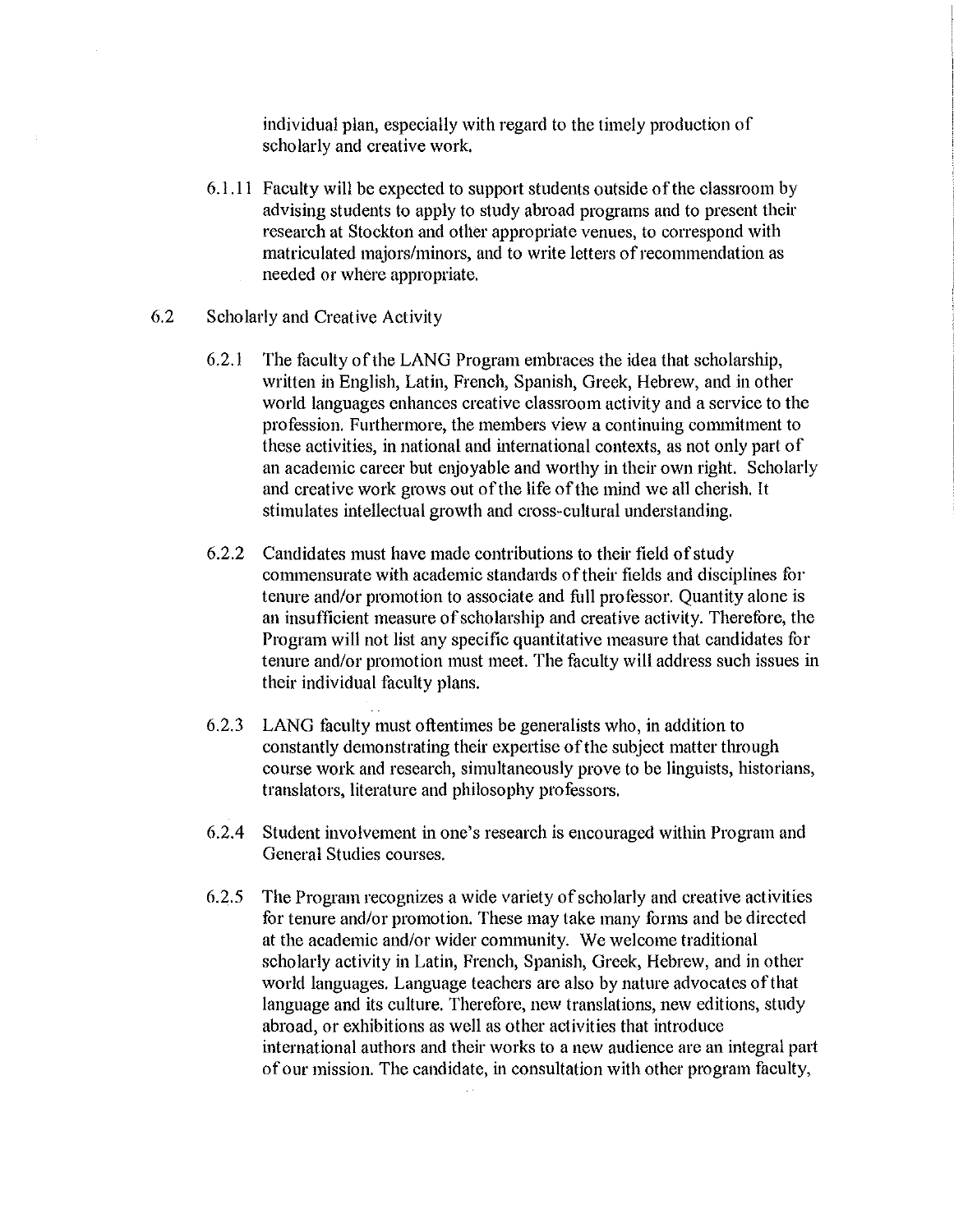will decide how and in what manner s/he wants to meet the goals for scholarly and creative activity in the individual faculty plan.

- 6.2.6 A candidate is encouraged to present scholarly work at academic conferences or other appropriate venues. The Program expects faculty members to pursue various scholarly interests, even projects outside one's area of specialization. The Program and candidate for tenure and/or promotion will work together to determine the significance and impact of their work and of the venues in which their work should appear.
- 6.2. 7 The College guidelines state "it is always the case that the burden is on the candidate to document the excellence of one's work." Because the LANG faculty must evaluate this work, the Program will share the responsibility of documenting its quality. The Program is best suited to make such judgments and will render them when aiding candidates in the composition of their individual plans and when recommending a candidate for tenure and/or promotion.

## 6.3 Service

- 6.3.1 Stockton recognizes three levels of service: service to the Program, service to the College, and service to the community. The LANG Program stipulates that candidates must contribute on the first two levels and that the candidates will determine the degree to which they can contribute on the third level. Furthermore, service for LANG faculty should include student engagement and program assessment of student learning. The candidates, in consultation with the LANG Program, will spell out in their individual faculty plan the contributions they intend to make in each area.
- 6.3.2 Program Level: The following activities are examples of acceptable general requirements for service to the Program:
	- leading language-specific clubs, trips, or other activities
	- creating or managing a study abroad program
	- contributing to program assessment and planning
	- contributing to program reports and other program documents
	- acting as a liaison to other programs and divisions
	- working in a collegial fashion with fellow program faculty
	- participating in oral, reading, and writing proficiency activities in the modern languages
	- representing the Program in recruiting activities
	- creating and offering independent study courses
- 6.3.3 College Level: The following activities are examples of acceptable general requirements for service to the College:
	- contributing to or chairing ARHU committees
	- contributing to or chairing college-wide committees